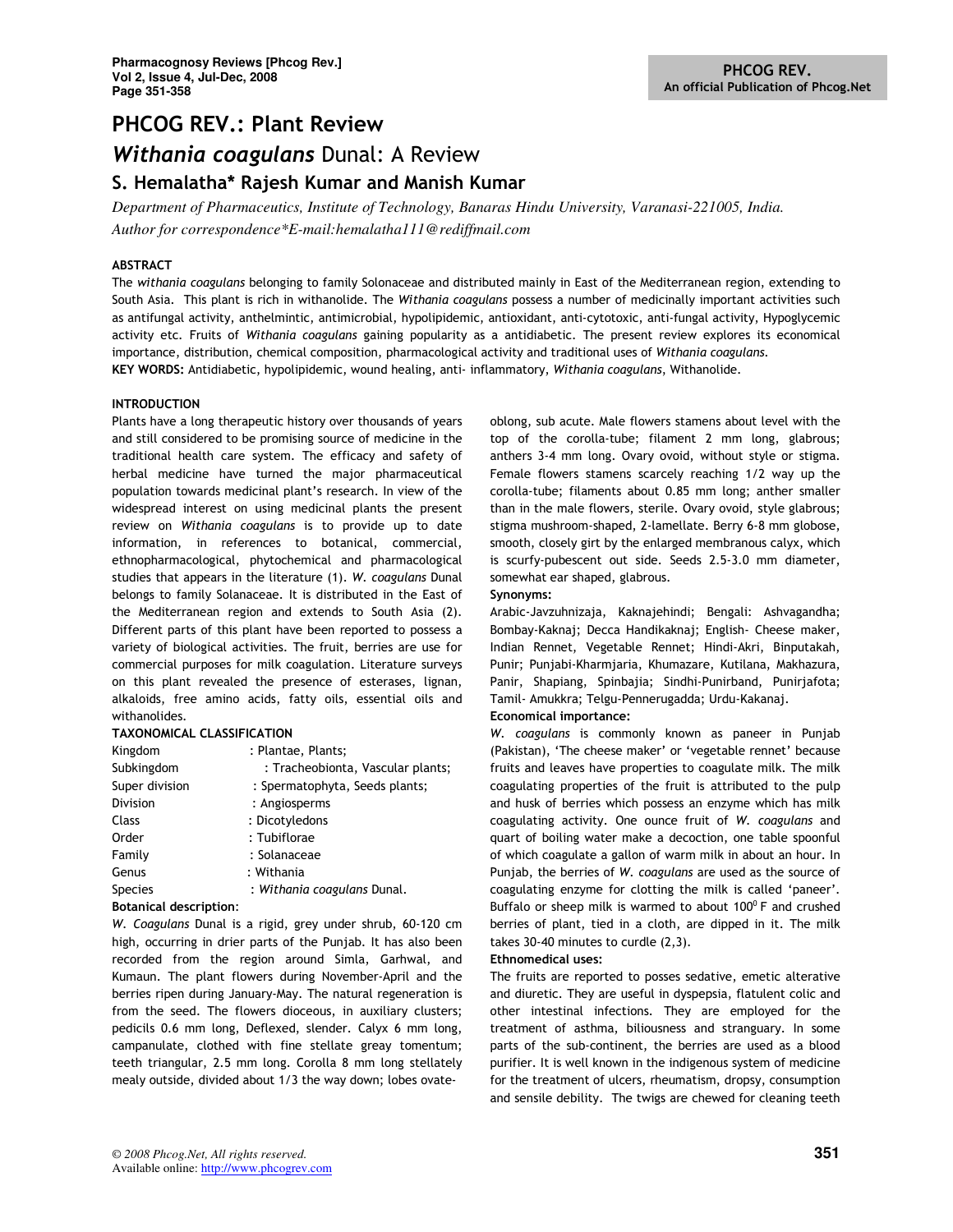and the smoke of the plant is inhaled for relief in toothache. The leaves are used in Pakistan as vegetable, and as fodder for camel and sheep. The fruit is applied to wound. They are useful in chronic complaints of liver. The leaves are employed as febrifuge. The seeds are useful in lumbago, ophthalamia, and lessen the inflammation of piles (2, 4).

PHYTOCHEMISTRY

Phytochemical investigation on plant W. coagulans up to year 2007 reported number of phytoconstituents. Various types of withanolides and others types of chemical constituents isolated from this plant. Structure of most of isolated compound from this plant is shown below with common name and there references.

| Constituents                                                | Structure                | Isolated from part of plant/extract | References                      | Ref. No.         |
|-------------------------------------------------------------|--------------------------|-------------------------------------|---------------------------------|------------------|
| 5α, 20α (R) Dihydroxy-6α, 7α-epoxy-1-                       | 1                        | Fruit                               | Anonymous (1966)                | 5                |
| oxo witha-2, 24-dienolide                                   |                          |                                     |                                 |                  |
| 5α, 17α Dihydroxy-1-οχο-6α, 7α-                             | $\overline{c}$           | Fruit                               | Anonymous (1966)                | 5                |
| epoxy-22 R- witha-2, 24-dienolide                           |                          |                                     |                                 |                  |
| Withaferin                                                  | 3                        | Fruit                               | Neogi, et al. (1988)            | 6                |
| Chlorogenic acid                                            | $\overline{\mathbf{4}}$  | Leaves                              | Karthikar & Basu (1918)         | $\boldsymbol{2}$ |
| Linoleic acid                                               | 5                        | Seed                                | Anonymous (1966)                | 5                |
| $\beta$ -Sitosterol                                         | 6                        | Seed                                | Anonymous (1966)                | 5                |
| D-Galactose                                                 | 7                        | Seed                                | Anonymous (1966)                | 5                |
| D-Arabinose                                                 | 8                        | Seed                                | Anonymous (1966)                | 5                |
| 5α, 27-Dihydroxy-6α, 7α-epoxy-1-οχο                         | 9                        | Fruit                               | Anonymous (1966)                | 5                |
| witha-2, 24-dienolide                                       |                          |                                     |                                 |                  |
| Withaferin A                                                | 10                       | Root                                | Subramanian, et al.             | 7                |
|                                                             |                          |                                     | (1969)                          |                  |
| 3β-hydroxy-2,3-dihydrowithanolide F                         | 11                       | Fruit                               | Budhiraja et al., (1983)        | 8                |
| 5,20 $\alpha$ (R)-dihydroxy-6 $\alpha$ , 7 $\alpha$ -epoxy- | 12                       | Dry leaves                          | Subramanian et al.,             | 9                |
| $1$ -oxo- $(5 \alpha)$ -witha-2,24-dienolide                |                          |                                     | (1971)                          |                  |
| Ergosta-5,25-dien-3 $\beta$ , 24- $\epsilon$ diol           | 13                       | Fruit                               | Vandevelde et al. (1983)        | 10               |
| $\beta$ -Sitosterol-3- $\beta$ -D- glucoside                | 14                       | Fruit                               | Vandevelde et al. (1983)        | 10               |
| $3α$ , 14α, 17 β, 20 α-Tetrahydroxy-1-                      | 15                       | Fruit                               | Vandevelde et al. (1983)        | 10               |
| oxo-20 S, 22R-with-5, 24-dienolide                          |                          |                                     |                                 |                  |
| Fatty acid                                                  | $\overline{\phantom{a}}$ | Seed                                | Sattar at al. (1988)            | 11               |
| Withacoagin                                                 | 16                       | Root                                | Neogi, et al. (1988)            | 12               |
| $(20 R, 22R)$ 6α, 7α-epoxy-5α, 20-                          | 17                       | Root                                | Neogi, et al. (1988)            | 12               |
| dihydroxy-1-oxo- witha-2, 24-dienolide                      |                          |                                     |                                 |                  |
| $(20 S, 22 R)$ 6α, 7α-epoxy-5α-hydroxy-                     | 18                       | Root                                | Neogi, et al. (1988)            | 12               |
| 1-oxo- witha-2, 24-dienolide                                |                          |                                     |                                 |                  |
| 17β, 27 Dihydroxy-14, 20-epoxy-1-                           | 19                       | Whole plant                         | Atta-ur-Rahman et al.           | 13               |
| oxo-22R-witha-3, 5, 24-trienolide                           |                          |                                     |                                 |                  |
|                                                             |                          |                                     | (1993)                          |                  |
| 14β, 15β-epoxywithanolide I                                 | 20<br>21                 | Whole plant                         | Chaudhary et al. (1995)         | 13               |
| 17β, 20β-Dihydroxy-1-oxo-witha-                             |                          | Whole plant                         | Chaudhary et al. (1995          | 14               |
| 2,5,24-trienolide                                           |                          |                                     |                                 |                  |
| Enzymes-esterase, Amino acids                               |                          | Fruit                               | Anonymous (1966)                | 5                |
| Coagulin B                                                  | 22                       | Aerial parts of plant               | Atta-ur-Rahman et al.<br>(1998) | 16               |
| Coagulin C                                                  | 23                       | Aerial parts of plant               | Atta-ur-Rahman et al.           | 15               |
|                                                             |                          |                                     | (1998)                          |                  |
| Coagulin D                                                  | 24                       | Aerial parts of plant               | Atta-ur-Rahman et al.<br>(1998) | 15               |
| Coagulin E                                                  | 25                       | Aerial parts of plant               | Atta-ur-Rahman et al.           | 15               |
|                                                             |                          |                                     | (1998)                          |                  |
| Coagulin F                                                  | 26                       | Whole plant                         | Atta-ur-Rahman et al.           | 16               |
| 27-hydroxy-14,20-epoxy-1-oxo-(22R)-                         |                          |                                     | (1998)                          |                  |
| witha-3,5,24-trienolide                                     |                          |                                     |                                 |                  |
| Coagulin G                                                  | 27                       | Whole plant                         | Atta-ur-Rahman et al.           | 16               |
| 17β,27-dihydroxy-14,20-epoxy-1-oxo-                         |                          |                                     | (1998)                          |                  |
| (22R)-witha-2,5,24-trienolide                               |                          |                                     |                                 |                  |
| Coagulin H                                                  | 28                       | Whole plant                         | Atta-ur-Rahman et al.           | 17               |
| 5 α, 6β, 14 α, 15 α, 17, 20-hexahydroxy-                    |                          |                                     | (1998)                          |                  |
|                                                             |                          |                                     |                                 |                  |

1-oxowitha-2,24-dienolide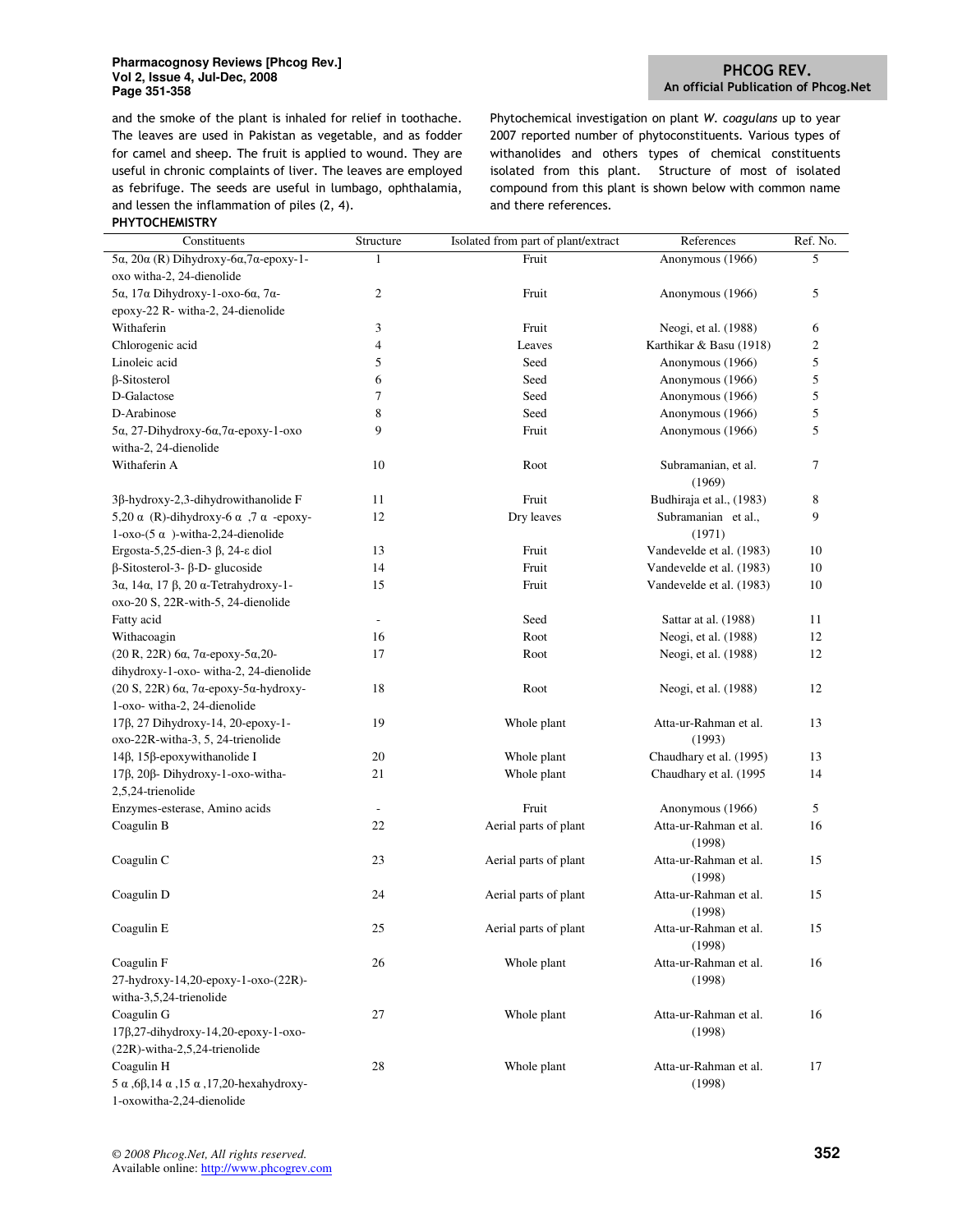| Constituents                                                                           | Structure | Isolated from part of plant/extract | References              | Ref. No. |
|----------------------------------------------------------------------------------------|-----------|-------------------------------------|-------------------------|----------|
| Coagulin J                                                                             | 30        | Whole plant                         | Atta-ur-Rahman et al.   | 17       |
| 3 β, 27-dihydroxy-14, 20-epoxy-1-                                                      |           |                                     | (1998)                  |          |
| oxowitha-5,24-dienolide                                                                |           |                                     |                         |          |
|                                                                                        |           |                                     |                         |          |
| Coagulin K                                                                             | 31        | Whole plant                         | Atta-ur-Rahman et al.   | 17       |
| 14,20-epoxy-3 β - (Ο- β - D-                                                           |           |                                     | (1998)                  |          |
| glucopyranosyl)-1-oxowitha-5,24-                                                       |           |                                     |                         |          |
| dienolide                                                                              |           |                                     |                         |          |
| Coagulin L                                                                             | 32        | Whole plant                         | Atta-ur-Rahman et al.   | 17       |
| 14,17,20-trihydroxy-3 β - (Ο- β - D-                                                   |           |                                     | (1998)                  |          |
| glucopyranosyl)-1-oxowitha-5,24-                                                       |           |                                     |                         |          |
| dienolide                                                                              |           |                                     |                         |          |
| Coagulin M                                                                             | 33        | Whole plant                         | Atta-ur-Rahman et al.   | 18       |
| 5 α, 6 β, 27-trihydroxy-14, 20-epoxy-1-                                                |           |                                     | (1998)                  |          |
| oxo-witha-24-enolide                                                                   |           |                                     |                         |          |
| Coagulin N                                                                             | 34        | Whole plant                         | Atta-ur-Rahman et al.   | 18       |
| 15 α, 17-dihydroxy-14,20-epoxy-3 β -                                                   |           |                                     | (1998)                  |          |
| (Ο- $β$ -D-glucopyranosyl)-1-oxo-witha-                                                |           |                                     |                         |          |
| 5,24-dienolide                                                                         |           |                                     |                         |          |
| Coagulin O                                                                             | 35        | Whole plant                         | Atta-ur-Rahman et al.   | 18       |
| 14,20-dihydroxy-3 $\beta$ -(O- $\beta$ -D-                                             |           |                                     | (1998)                  |          |
| glucopyranosyl)-1-oxo-witha-5,24-                                                      |           |                                     |                         |          |
| dienolide                                                                              |           |                                     |                         |          |
| Coagulin P                                                                             | 36        | Whole plant                         | Atta-ur-Rahman et al.   | 19       |
| 20,27-dihydroxy-3 $\beta$ -(O-b-D-                                                     |           |                                     | (1999)                  |          |
| glucopyranosyl)-1-oxo-(20S,22R)-                                                       |           |                                     |                         |          |
| witha-5,14,24-trienolide,                                                              |           |                                     |                         |          |
| Coagulin Q                                                                             | 37        | Whole plant                         | Atta-ur-Rahman et al.   | 19       |
| 1 α, 20-dihydroxy-3 $β$ -                                                              |           |                                     | (1999)                  |          |
| (O- $\beta$ -D-glucopyranosyl)-(20S,22R)-                                              |           |                                     |                         |          |
| witha-5,24-dienolide                                                                   |           |                                     |                         |          |
| Coagulin R                                                                             | 38        | Whole plant                         | Atta-ur-Rahman et al.   | 19       |
| 3 β,17 β - dihydroxy-14,20-epoxy-1-                                                    |           |                                     | (1999)                  |          |
| oxo-(22R)-witha-5,24-dienolide                                                         |           |                                     |                         |          |
| 20β, Hydroxy-1-oxo-(22R)-witha-                                                        | 39        | Fruit                               | Atta-ur-Rahman et al.   | 20       |
| 2,5,24-trienolide                                                                      |           |                                     | (2003)                  |          |
| Withacoagulin                                                                          | 40        | Fruit                               | Atta-ur-Rahman et al.   | 20       |
|                                                                                        |           |                                     | (2003)                  |          |
| Coagulin S                                                                             | 41        | Ethanolic Ext. of W. Coagulans      | Nur-E-Alam et al., 2003 | 21       |
| $(20S^*$ , $22R^*$ )-5 $\alpha$ , 6 $\beta$ , 14 $\alpha$ , 15 $\alpha$ , 17 $\beta$ , |           |                                     |                         |          |
| 20,27-heptahydroxy-1-oxowith-24-                                                       |           |                                     |                         |          |
| enolide                                                                                |           |                                     |                         |          |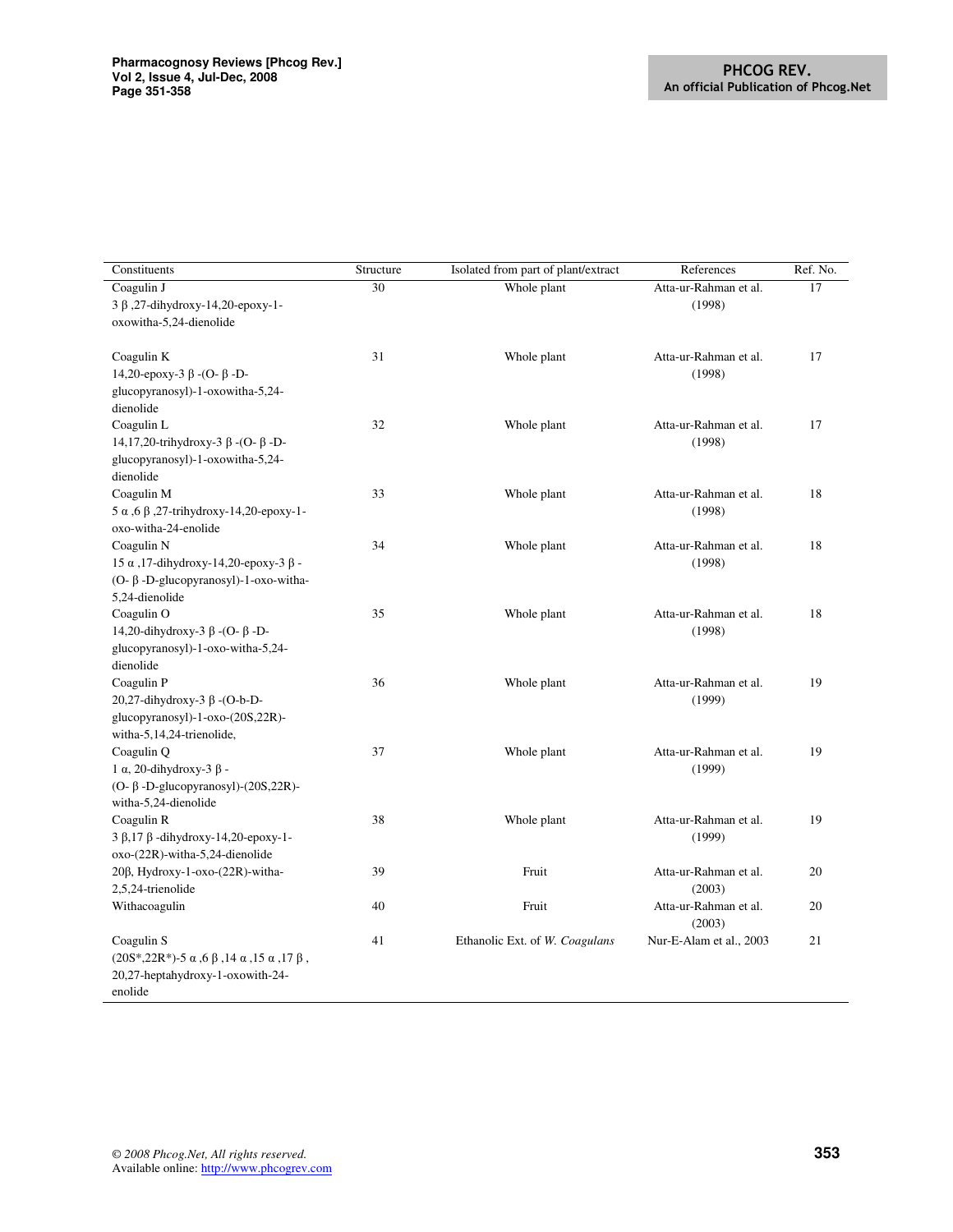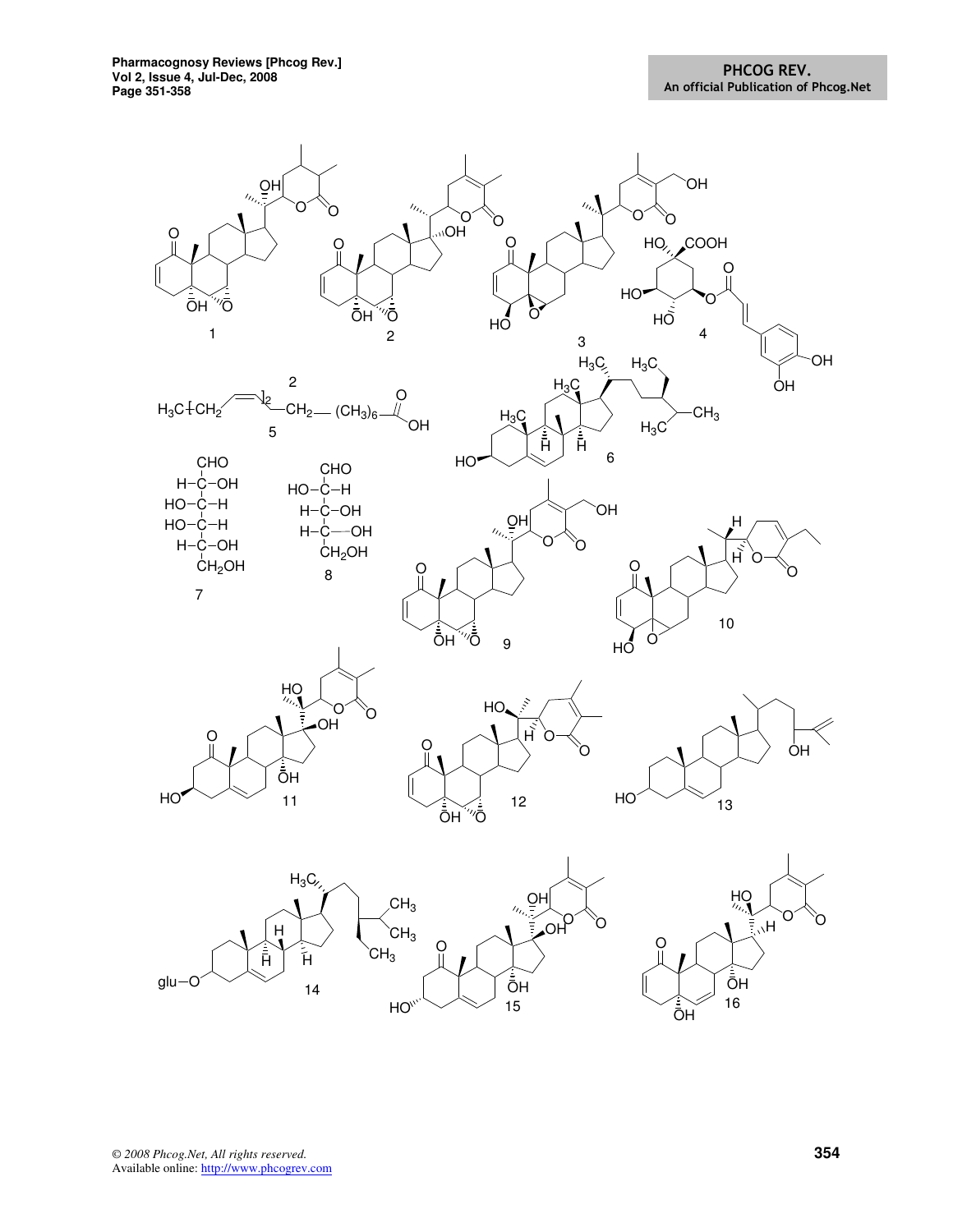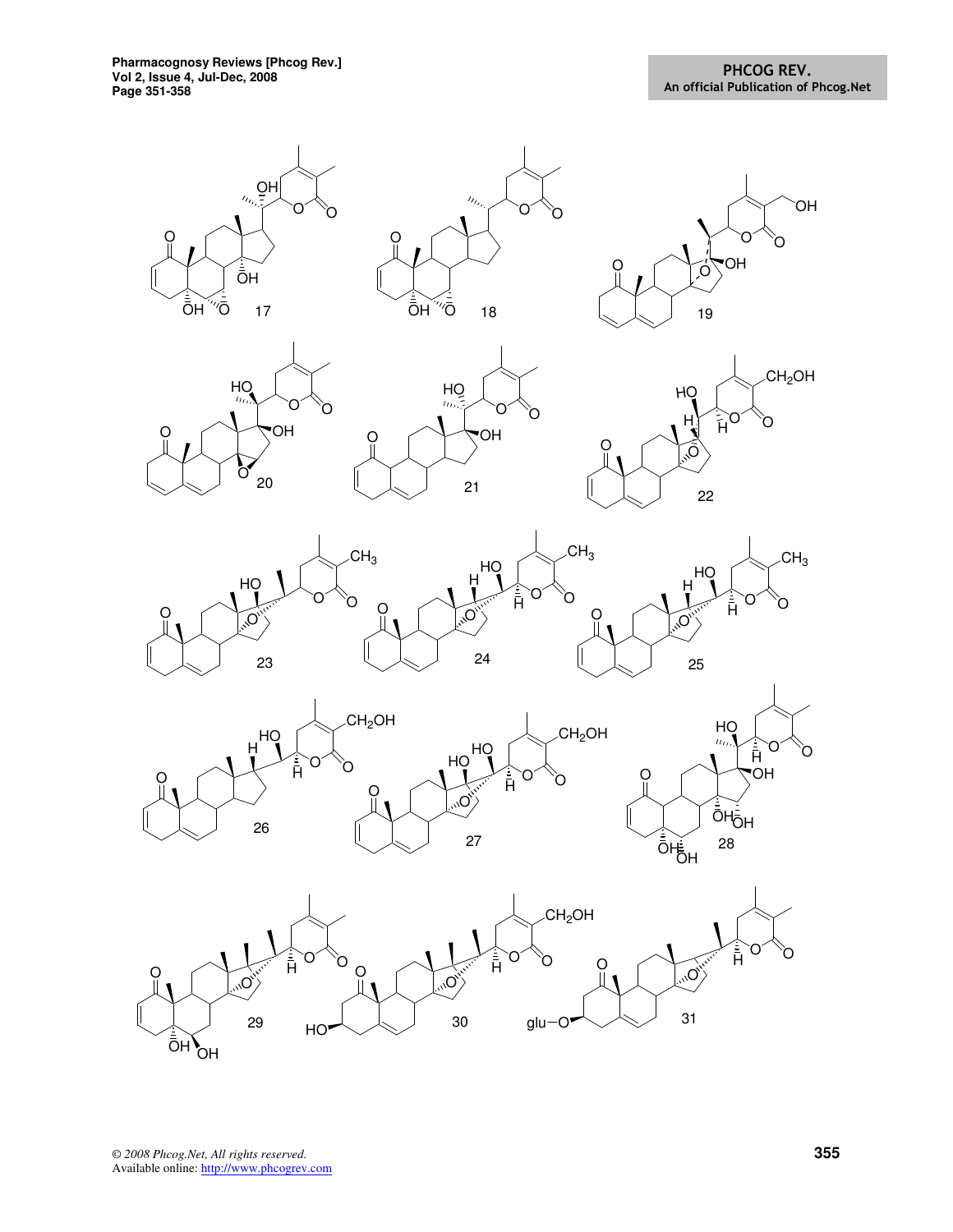

### Structure of isolated compounds

## PHARMACOLOGY

The W. coagulans possess a number of medicinally important activities such as anthelmintic, antimicrobial, hypolipidemic, antioxidant, anti-cytotoxic, anti-fungal activity, hypoglycemic activity etc. In present review briefly each activity appears in literature is discussed.

## Antidiabetic activity & Anti-oxidant activity

Aqueous extract of the fruits of W. coagulans (1g/kg; po; 7 days) reported to posses hypoglycemic activity in normal and streptozotocin induced diabetic rats. The aqueous extract significantly reduced the elevated blood glucose, cholesterol and lipid peroxidation (LPO) levels in diabetic rats. It was

also exhibited free radical scavenging activity in an in-vitro system using DPPH (22). It is well known that insulin promote glucose uptake by peripheral cells and tissues.The aqueous extract of fruits of this plant had shown significant glucose utilization in isolated rat hemidiaphragm (23).

## Antimicrobial & Anthelminic activity

The essential oil obtained by the stem distillation of petroleum ether extract of the fruit was active against Micrococcus pyrogenes var aureus and Vibrio cholerae. Various extracts of the whole fruit of W. coagulans were tested for antibacterial activity against Staphylococcus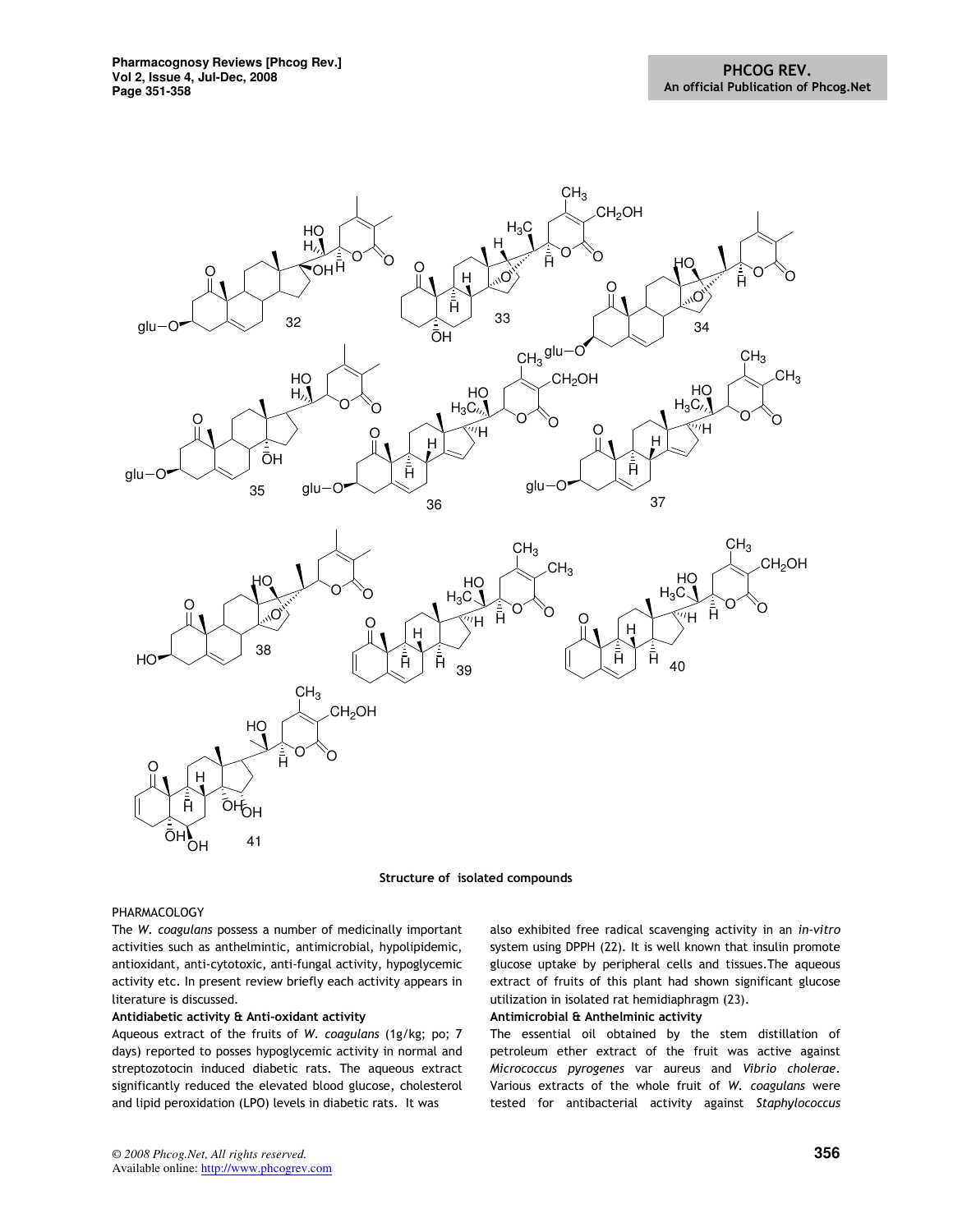aureus, Escherichia coli, and Vibrio cholerae. It was also reported to have anthelminic activity. The ethanolic extract of leaves and stem of W. coagulans exhibited antibacterial activity. Withaferin, 3 β-hydroxy-2, 3 dihydro-withanolide F was reported to posses antibacterial activity (24-26).

## Anti-fungal activity

 A steroidal lactone 17 beta-hydroxywithanolide K (20S, 22R) 14 alpha, 17 beta, 20 beta-trihydroxy-1-oxo-witha-2,5, 24 trienolide isolated from the ethanolic extract of whole plant of W. coagulans was found to be active against a number of potentially pathogenic fungi. (14).

## Anti-inflammatory activity

Anti-inflammatory activity of a withanolide from W. coagulans was reported by Budhiraja et al. it showed marked effects in sub-acute inflammation in experimental rats. The withanolide did not exhibit any effect on CNS. The hydro alcoholic extract of the berries of W. coagulans showed significant antiinflammatory activity in carragenin induce rat paw oedema model. (27-28).

## Antitumor properties

Withaferin (3B-hydroxy-2, 3 dihydro-withanolide F) was reported to posses anti tumor activity. Aqueous extract of W. coagulans was studied for anti-cytotoxic effect. The extract showed remarkable inhibitory activity of DMSO induced cytotoxicity and decrease in TNF-α production in chicken Lymphocyte (26, 29).

#### Cardiovascular effect

A withanolide isolated from fruits of W. coagulans had been reported to posses cardiovascular effects. At dose of 5 mg/kg body weight the withanolide produced a moderate fall of blood pressure in dogs (34±2.1 mm Hg), which was blocked by atropine and not by mepyramine or propanolol. In rabbit Langendorff preparation and ECG studies, it produced myocardial depressant effects but in perfused frog heart it produced mild positive inotropic and chronotropic effects (30).

#### Effect on withdrawal syndrome

Root extract of W. coagulans had shown significant effect on the withdrawal syndrome on mice. It shows the significant suppression in morphine induce withdrawal jump, induced by naloxone and decreases development of morphine dependence (31).

## Hepatoprotective activity

The protective effect of 3β-hydroxy-2, 3 dihydro-withanolide F obtained from fruits of W. coagulans against  $CCL<sub>4</sub>$  induced hepatotoxicity was assessed and the compound was found to possess marked protective effect. A comparison of the protective effect showed that it was more active than hydrocortisone on wt. basis. (27).

## Hypolipidemic activity

Administration of an aqueous extract of fruits of W. coagulans (1 g/kg; p.o.) to high fat diet induced hyperlipidemic rats for 7 weeks, significantly reduced elevated serum cholesterol, triglycerides, lipoprotein and LPO levels. This drug also showed hypolipidemic activity in triton induced hypercholesterolemia. The histopathological examination of liver tissues of treated hyperlipidemic rats showed comparatively lesser degenerative changes compared with hyperlipidemic controls. The hypolipidemic effect of W. coagulans fruits was found to be comparable to that of an Ayurvedic product containing Commiphora mukkul (32).

## Wound healing activity

Aqueous–methanolic phase of methanolic extract of W. coagulans showed significant wound healing activity in open and incised wound model. It was also found to accelerated collagen, mucopolysaccharides, DNA and protein synthesis (33).

#### CONCLUSION

Plant is utilized as medicine since time immorial. The extensive survey of literature revealed that W. coagulans is an important source of many witnanolide and plant possess variety of pharmacological activities like Antidiabetic activity, Antimicrobial & Anthelminic activity, Anti-fungal activity, Anti-inflammatory activity, Anti-oxidant activity, Antitumor properties, Cardiovascular effect, Effect on withdrawal syndrome, Hepatoprotective activity, Hypolipidemic activity, Wound healing activity. This plant gaining popularity as an antidiabetic activity in Northern parts of India. It has been used in one of formulation for anti diabetic in USA. Further studies on activity guided fractions of the fruit of W. coagulans will explore a new lead bio active molecule for human welfare which is the global need.

#### **REFERENCES**

- 1. M. J. Sanjay and S. Arvind. Challenges and opportunities in drug discovery from plants. *Current Science.* **92 (9)**: 1251-1257 (2007).
- 2. K.R. Kiritikar and B.D. Basu. *Indian Medicinal Plants*. International Booksellers and Publishers, Dehradun, India, **vol. 3:** 1777-1778: (1918).
- 3. W. Dymock, C.J.H. Warden, and D. Hooper. '*Pharmacographia indica'*. Reprinted by Institute of Health and Tibbi Research, Karachi, 306 (1972).
- 4. Y. R. Chadha. *The wealth of India*, New Delhi: Publications and Informations Directorate, CSIR. **Vol. X:** 582 (1976).
- 5. Anonymous, *The Wealth of India*, Publication and Information Directorate, CSIR, New Delhi, 947-949 (1996).
- 6. Neogi, Partha, Kawai, Masao, Butsugan, Yasuo, Mori, Yuji, Suzuki, Makoto. Withacoagin, a new withanolide from *Withania coagulans* roots. *Bulletin of the Chemical Society of Japan.* **61(12):** 4479-81 (1988).
- 7. S. Subramanian Sankara, P. D. Sethi. Withaferin-A from the roots of *Withania coagulans*. Current Science. **38 (11):** 267-68 (1969).
- 8. R. D. Budhiraja, S. Sudhir, K.N. Garg. Cardiovascular effects of a withanolide from Withania coagulans, Dunal fruits. *Indian journal of physiology and pharmacology*. **27(2):**129-34 (1983).
- 9. S. Subramanian Sankara, P. D. Sethi, E. Glotter, I. Kirson, D. Lavie. 5, 20α (R)-dihydroxy-6 α, 7 α -epoxy-1-oxo-(5 α)-witha-2, 24-dienolide, a new steroidal lactone from Withania coagulans. *Phytochemistry*. **10(3):** 685-8 (1971).
- 10. Vande Velde, Vincent, Lavie, David, R.D. Budhiraja, S. Sudhir, K. N. Garg. Potential biogenetic precursors of withanolides from *Withania coagulans*. *Phytochemistry*. **22 (10):** 2253-7 (1983).
- 11. Sattar, Abdul, Ghanai, Muhammad Yusaf, Khan, A. Shafiq. Fatty acids of indigenous resources for possible industrial